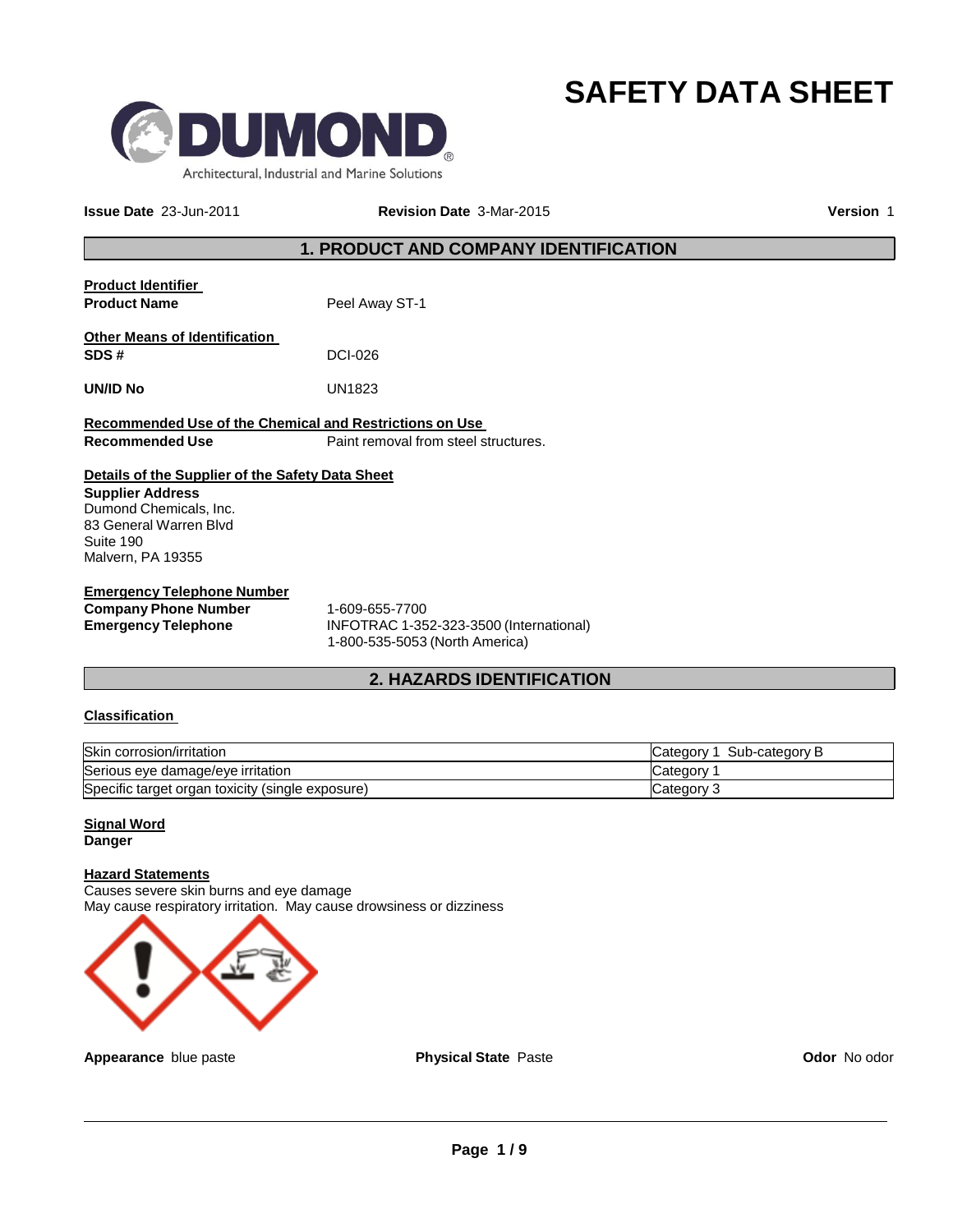#### **Precautionary Statements - Prevention**

Do not breathe dust/fume/gas/mist/vapors/spray Wash face, hands and any exposed skin thoroughly after handling Wear protective gloves/protective clothing/eye protection/face protection Use only outdoors or in a well-ventilated area

#### **Precautionary Statements - Response**

IF IN EYES: Rinse cautiously with water for several minutes. Remove contact lenses, if present and easy to do. Continue rinsing Immediately call a POISON CENTER or doctor/physician IF ON SKIN (or hair): Remove/Take off immediately all contaminated clothing. Rinse skin with water/shower Wash contaminated clothing before reuse IF INHALED: Remove victim to fresh air and keep at rest in a position comfortable for breathing Immediately call a POISON CENTER or doctor/physician Call a POISON CENTER or doctor/physician if you feel unwell IF SWALLOWED: Rinse mouth. DO NOT induce vomiting

#### **Precautionary Statements - Storage**

Store locked up Store in a well-ventilated place. Keep container tightly closed

#### **Precautionary Statements - Disposal**

Dispose of contents/container to an approved waste disposal plant

### **3. COMPOSITION/INFORMATION ON INGREDIENTS**

| <b>Chemical Name</b> | <b>CAS No</b> | Weight-% |
|----------------------|---------------|----------|
| Calcium hydroxide    | 1305-62-0     | າ 1      |
| Magnesium hydroxide  | 1309-42-8     | 16       |
| Sodium hydroxide     | 1310-73-2     |          |
| Water                | N/A           | 46       |

### **4. FIRST AID MEASURES**

# **First Aid Measures Inhalation** Remove to fresh air. If not breathing, give artificial respiration. If breathing is difficult, give oxygen. Seek immediate medical attention/advice. **Eye Contact** Immediately flush with plenty of water. After initial flushing, remove any contact lenses and continue flushing for at least 15 minutes. Seek immediate medical attention/advice. **Ingestion** If conscious, give 1 glass of water or milk to dilute. Do NOT induce vomiting. Never give anything by mouth to an unconscious person. Get medical attention if necessary. **Skin Contact** Wash thoroughly with soap and water (15-30 minutes) until no traces of the chemical remain. Remove contaminated clothing and shoes. Get medical attention if irritation occurs. **Most Important Symptoms and Effects, both Acute and Delayed Symptoms** Causes painful stinging or burning of eyes and lids, watering of eyes. May cause severe chemical burns with reddening and pain. Mists and vapors cause irritation of the eyes, mucous membranes, and upper respiratory tract. May cause burns to mouth, esophagus and stomach. Swallowing large quantities may cause gastrointestinal tract irritation,

nausea, vomiting, and diarrhea.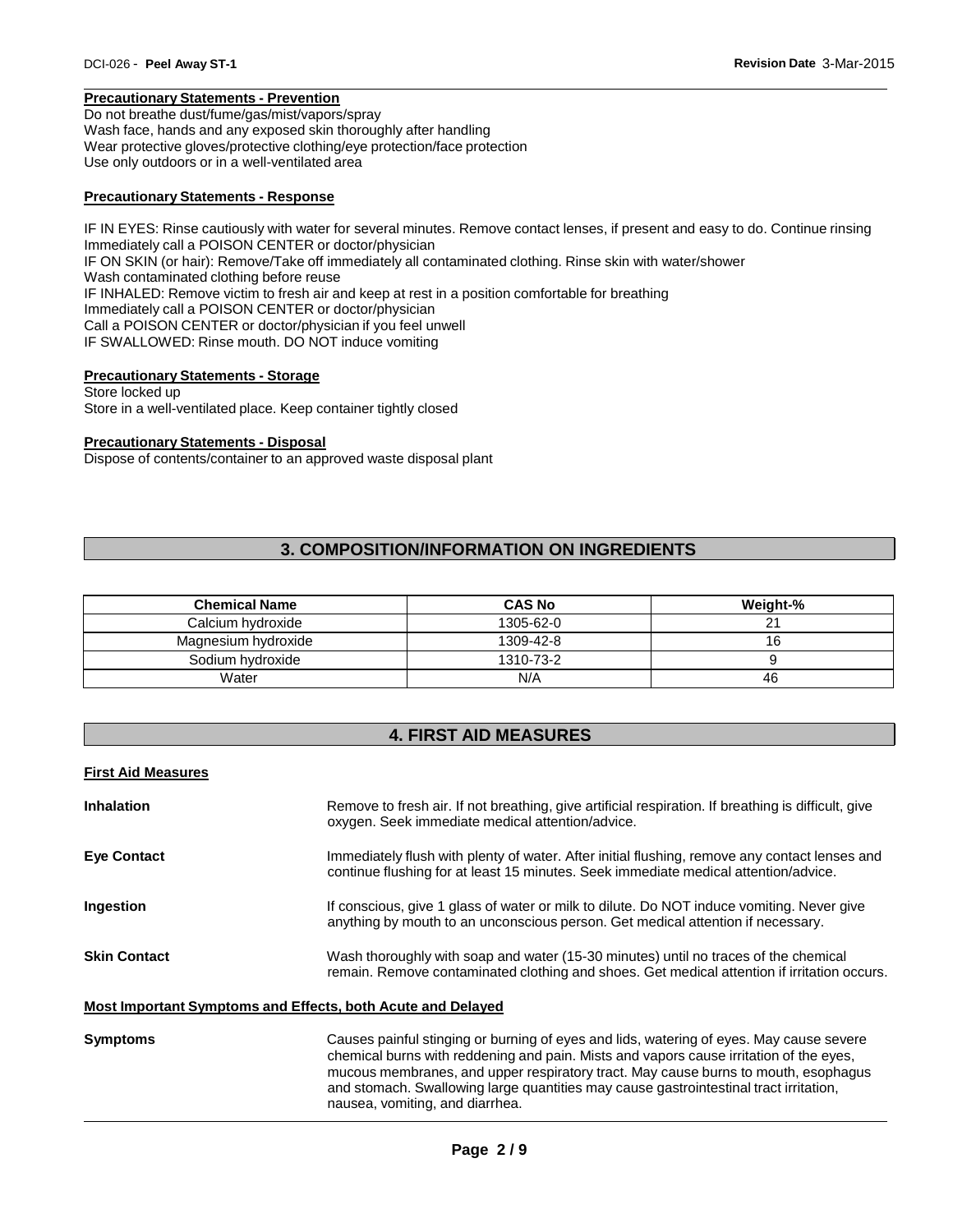#### **Indication of any Immediate Medical Attention and Special Treatment Needed**

**Note to Physicians** Treat symptomatically.

### **5. FIRE-FIGHTING MEASURES**

#### **Suitable Extinguishing Media**

Use extinguishing measures that are appropriate to local circumstances and the surrounding environment.

**Unsuitable Extinguishing Media** Not determined.

#### **Specific Hazards Arising from the Chemical**

At elevated temperatures, containers may rupture. Contents are corrosive and all personal contact must be avoided. Cool containers exposed to flames with water until well after the fire is out.

#### **Protective Equipment and Precautions for Firefighters**

As in any fire, wear self-contained breathing apparatus pressure-demand, MSHA/NIOSH (approved or equivalent) and full protective gear.

#### **6. ACCIDENTAL RELEASE MEASURES**

#### **Personal Precautions, Protective Equipment and Emergency Procedures**

| <b>Personal Precautions</b>                          | Use personal protective equipment as required.                                                                                                                                              |  |
|------------------------------------------------------|---------------------------------------------------------------------------------------------------------------------------------------------------------------------------------------------|--|
| <b>Environmental Precautions</b>                     | Do not allow into any sewer, on the ground or into any body of water.                                                                                                                       |  |
| Methods and Material for Containment and Cleaning Up |                                                                                                                                                                                             |  |
| <b>Methods for Containment</b>                       | Prevent further leakage or spillage if safe to do so. Collect using an inert absorbent material<br>and place in appropriate containers for disposal.                                        |  |
| <b>Methods for Cleaning Up</b>                       | Keep in suitable, closed containers for disposal. Wash spill area with plenty of water. Spills<br>and releases may have to be reported to Federal and/or local authorities. See section 15. |  |

### **7. HANDLING AND STORAGE**

#### **Precautions for Safe Handling**

**Advice on Safe Handling** Handle in accordance with good industrial hygiene and safety practice. Protect container from physical damage. Since empty container retains residue, follow all label warnings even after container is empty. Avoid contact with skin, eyes or clothing. Do not breathe mists or aerosols. Remove contaminated clothing and shoes. Wash thoroughly after handling before eating, drinking, smoking, or using toilet facilities. Use personal protection recommended in Section 8. Use only in well-ventilated areas.

**Conditions for Safe Storage, Including any Incompatibilities**

| <b>Storage Conditions</b>     | Keep away from acids and other incompatible materials. Keep container tightly closed and<br>store in a cool, dry and well-ventilated place. Store locked up. |
|-------------------------------|--------------------------------------------------------------------------------------------------------------------------------------------------------------|
| <b>Incompatible Materials</b> | Acids. Flammable liquid. Organic halogen compounds. Nitromethane. Metals such as                                                                             |

aluminum, tin, and zinc.

### **8. EXPOSURE CONTROLS/PERSONAL PROTECTION**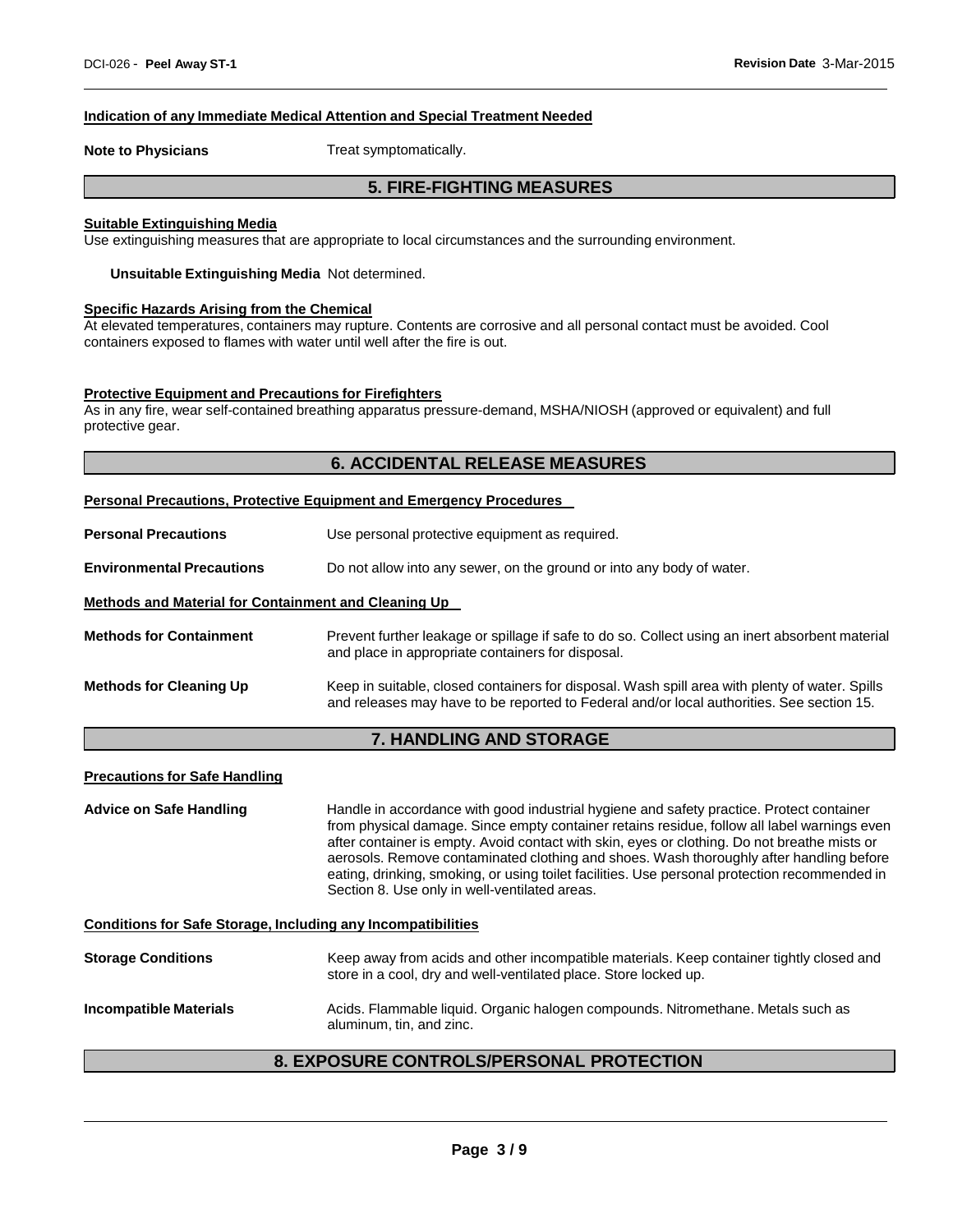#### **Exposure Guidelines**

| <b>Chemical Name</b>           | <b>ACGIH TLV</b>            | <b>OSHA PEL</b>                                                                                                                                                    | <b>NIOSH IDLH</b>                                        |
|--------------------------------|-----------------------------|--------------------------------------------------------------------------------------------------------------------------------------------------------------------|----------------------------------------------------------|
| Calcium hydroxide<br>1305-62-0 | TWA: $5 \text{ mg/m}^3$     | TWA: 15 mg/m <sup>3</sup> total dust TWA: 5<br>$mg/m3$ respirable fraction<br>(vacated) TWA: $5 \text{ mg/m}^3$ not in<br>effect as a result of<br>reconsideration | TWA: $5 \text{ mg/m}^3$                                  |
| Sodium hydroxide<br>1310-73-2  | Ceiling: $2 \text{ mg/m}^3$ | TWA: $2 \text{ mg/m}^3$<br>(vacated) Ceiling: $2 \text{ mg/m}^3$                                                                                                   | IDLH: $10 \text{ mg/m}^3$<br>Ceiling: $2 \text{ mg/m}^3$ |

#### **Appropriate Engineering Controls**

**Engineering Controls** For operations where contact can occur, a safety shower and an eye wash facility should be available. Good general room ventilation (equivalent to outdoors) should be adequate under normal conditions.

#### **Individual Protection Measures, such as Personal Protective Equipment**

| <b>Eye/Face Protection</b>            | Use chemical safety goggles and/or full-face shield where dusting is possible. Do not wear<br>contact lenses.                                                                                                                                                                                                                                                                                                             |
|---------------------------------------|---------------------------------------------------------------------------------------------------------------------------------------------------------------------------------------------------------------------------------------------------------------------------------------------------------------------------------------------------------------------------------------------------------------------------|
| <b>Skin and Body Protection</b>       | Wear impervious protective clothing, including boots, gloves, lab coat, apron or coveralls,<br>as appropriate, to prevent skin contact. Rubber, neoprene, or other impervious gloves are<br>recommended to prevent skin contact.                                                                                                                                                                                          |
| <b>Respiratory Protection</b>         | None needed under normal use conditions with adequate ventilation. If the occupational<br>exposure limits are exceeded, a NIOSH approved respirator with acid gas cartridges or<br>supplied air respirator appropriate for the form and concentration of the contaminants<br>should be used. Selection and use of respiratory equipment must be in accordance with<br>OSHA 1910.134 and good industrial hygiene practice. |
| <b>General Hygiene Considerations</b> | Handle in accordance with good industrial hygiene and safety practice.                                                                                                                                                                                                                                                                                                                                                    |

### **9. PHYSICAL AND CHEMICAL PROPERTIES**

#### **Information on Basic Physical and Chemical Properties**

| <b>Physical State</b><br><b>Appearance</b><br>Color | Paste<br>blue paste<br>Blue | Odor<br><b>Odor threshold</b> | No odor<br>Not determined |
|-----------------------------------------------------|-----------------------------|-------------------------------|---------------------------|
| Property                                            | Values                      | Remarks • Method              |                           |
| рH                                                  | 12                          |                               |                           |
| Melting point/freezing point                        | Not available               |                               |                           |
| <b>Boiling point/boiling range</b>                  | > 100 °C / 212 °F           |                               |                           |
| <b>Flash point</b>                                  | None                        |                               |                           |
| <b>Evaporation rate</b>                             | Same as water               |                               |                           |
| Flammability (solid, gas)                           | Not determined              |                               |                           |
| <b>Flammability limits in air</b>                   |                             |                               |                           |
| <b>Upper flammability limits</b>                    | Not applicable              |                               |                           |
| Lower flammability limit                            | Not applicable              |                               |                           |
| Vapor pressure                                      | Similar to water            |                               |                           |
| Vapor density                                       | Same as water               |                               |                           |
| <b>Specific gravity</b>                             | 1.33                        |                               |                           |
| <b>Water solubility</b>                             | Completely soluble          |                               |                           |
| Solubility in other solvents                        | Not determined              |                               |                           |
| <b>Partition coefficient</b>                        | Not available               |                               |                           |
| <b>Autoignition temperature</b>                     | Not established             |                               |                           |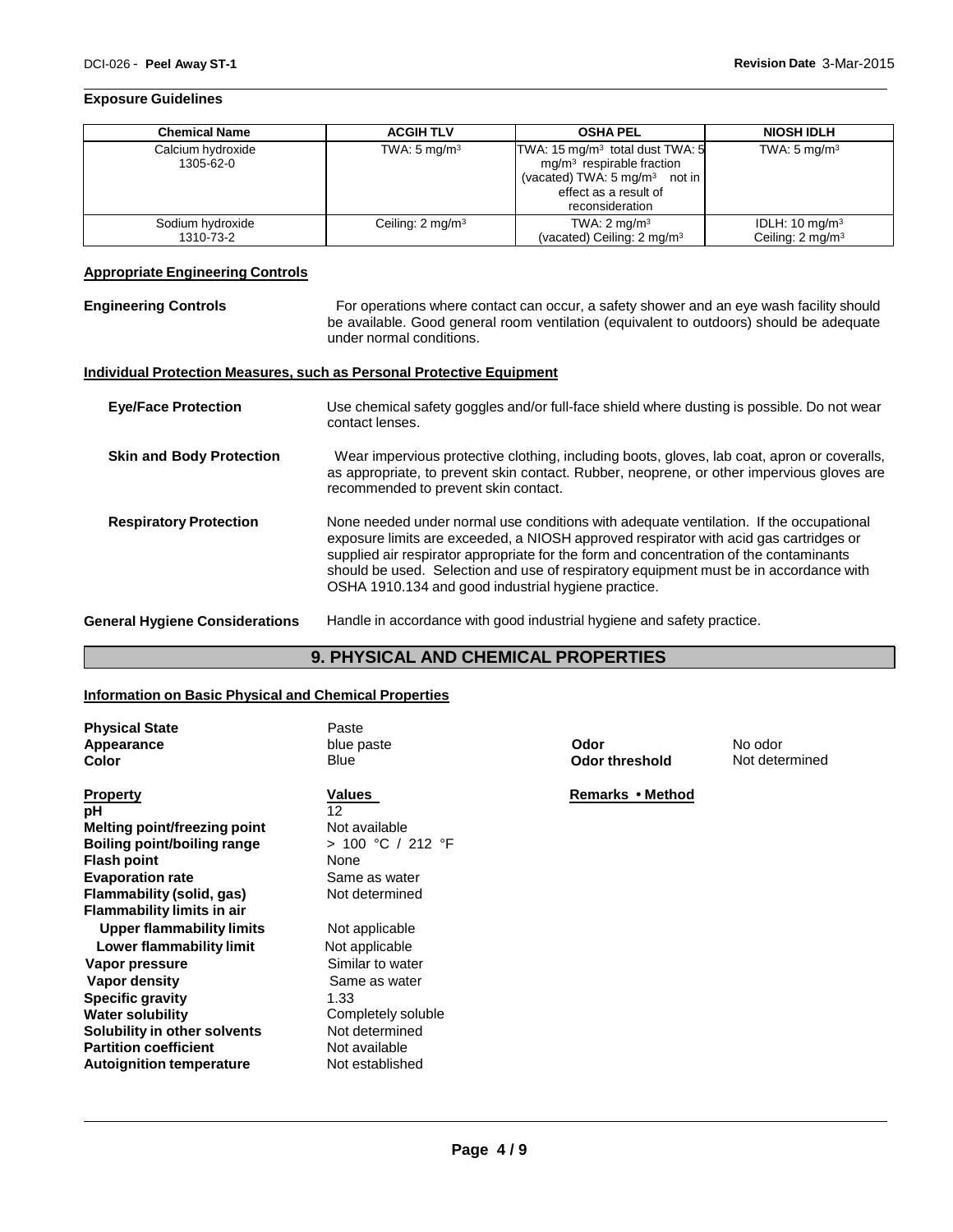| <b>Decomposition temperature</b> | Not determined |
|----------------------------------|----------------|
| <b>Kinematic viscosity</b>       | Not determined |
| <b>Dynamic viscosity</b>         | Not determined |
| <b>Explosive properties</b>      | Not determined |
| <b>Oxidizing Properties</b>      | Not determined |
|                                  |                |

#### **Other Information**

**VOC Content (%)** 0%<br> **VOC Content 0** lbs/gal **VOC** Content

### **10. STABILITY AND REACTIVITY**

#### **Reactivity**

Not reactive under normal conditions

#### **Chemical Stability**

Stable under recommended storage conditions.

#### **Possibility of Hazardous Reactions**

None under normal processing.

#### **Conditions to Avoid**

Keep out of reach of children.

#### **Incompatible Materials**

Acids. Flammable liquid. Organic halogen compounds. Nitromethane. Metals such as aluminum, tin, and zinc.

#### **Hazardous Decomposition Products**

None known.

### **11. TOXICOLOGICAL INFORMATION**

#### **Information on Likely Routes of Exposure**

#### **Product Information**

| <b>Inhalation</b>   | Avoid breathing vapors or mists. |
|---------------------|----------------------------------|
| <b>Eve Contact</b>  | Causes serious eye damage.       |
| <b>Skin Contact</b> | Causes severe skin burns.        |
| Ingestion           | Do not taste or swallow.         |

#### **Component Information**

| <b>Chemical Name</b>             | Oral LD50            | <b>Dermal LD50</b>      | <b>Inhalation LC50</b>   |
|----------------------------------|----------------------|-------------------------|--------------------------|
| Water<br>7732-18-5               | $> 90$ mL/kg (Rat)   |                         |                          |
| Calcium hydroxide<br>1305-62-0   | $= 7340$ mg/kg (Rat) |                         | $\overline{\phantom{0}}$ |
| Magnesium hydroxide<br>1309-42-8 | $= 8500$ mg/kg (Rat) |                         | -                        |
| Sodium hydroxide<br>1310-73-2    |                      | $= 1350$ mg/kg (Rabbit) |                          |

#### **Information on Physical, Chemical and Toxicological Effects**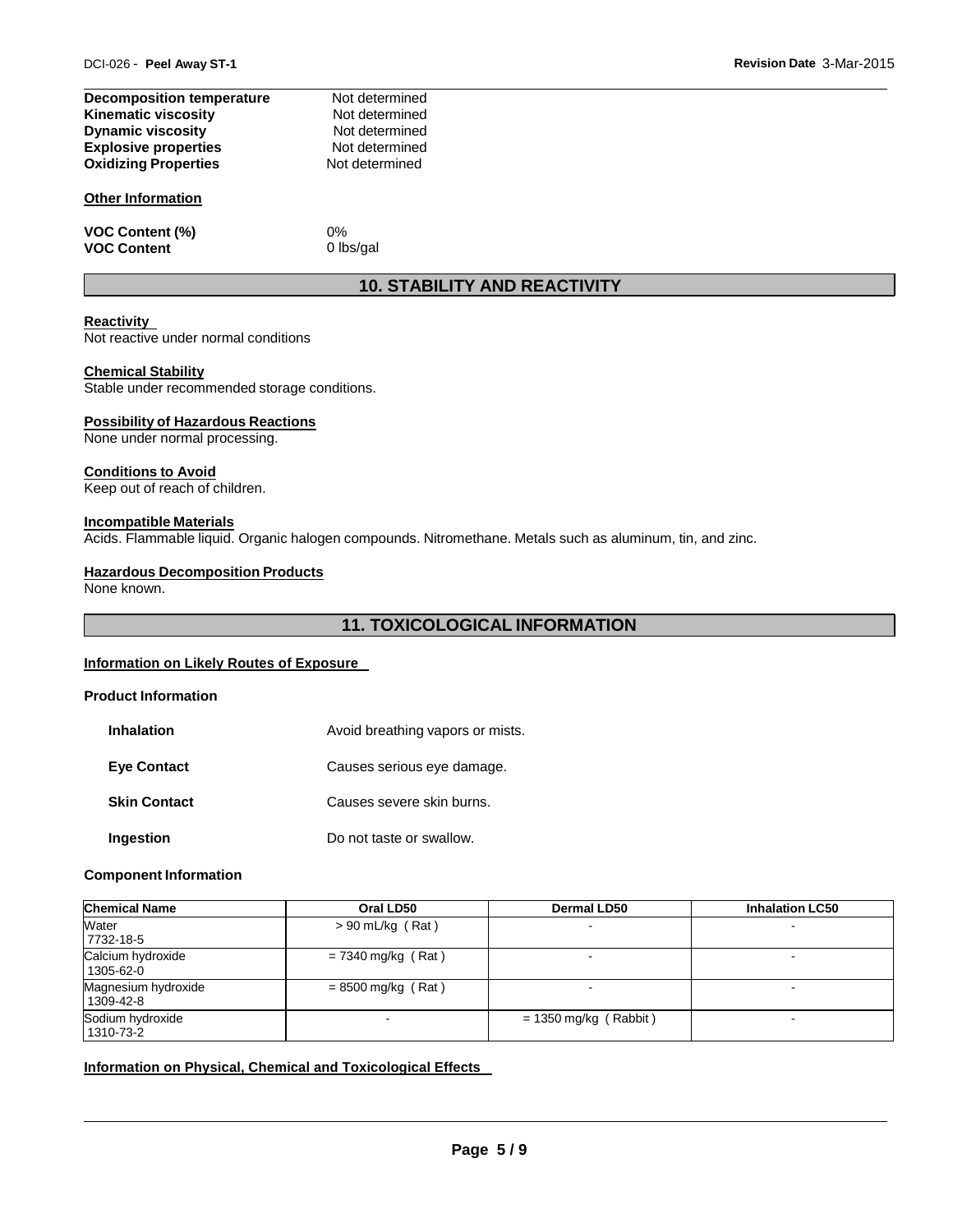| <b>Symptoms</b>                                                 | Causes painful stinging or burning of eyes and lids, watering of eyes. May cause severe<br>chemical burns with reddening and pain. Mists and vapors cause irritation of the eyes,<br>mucous membranes, and upper respiratory tract. May cause burns to mouth and<br>gastrointestinal corrosion. |  |
|-----------------------------------------------------------------|-------------------------------------------------------------------------------------------------------------------------------------------------------------------------------------------------------------------------------------------------------------------------------------------------|--|
|                                                                 | Delayed and Immediate Effects as well as Chronic Effects from Short and Long-term Exposure                                                                                                                                                                                                      |  |
| Carcinogenicity                                                 | This product does not contain any carcinogens or potential carcinogens as listed by OSHA,<br>IARC or NTP.                                                                                                                                                                                       |  |
| <b>STOT - single exposure</b>                                   | May cause respiratory irritation. May cause drowsiness or dizziness.                                                                                                                                                                                                                            |  |
| <b>Numerical Measures of Toxicity-Product</b><br>Not determined |                                                                                                                                                                                                                                                                                                 |  |
|                                                                 | The following values are calculated based on chapter 3.1 of the GHS document.                                                                                                                                                                                                                   |  |
| ATEmix (oral)                                                   | 21097 mg/kg                                                                                                                                                                                                                                                                                     |  |
| 9445 mg/kg<br><b>ATEmix (dermal)</b>                            |                                                                                                                                                                                                                                                                                                 |  |

### **12. ECOLOGICAL INFORMATION**

#### **Ecotoxicity**

An environmental hazard cannot be excluded in the event of unprofessional handling or disposal

| <b>Chemical Name</b>           | Algae/aguatic plants | Fish                                               | <b>Toxicity to</b><br>microorganisms | Crustacea |
|--------------------------------|----------------------|----------------------------------------------------|--------------------------------------|-----------|
| Calcium hydroxide<br>1305-62-0 |                      | 160: 96 h Gambusia affinis<br>mg/L LC50 static     |                                      |           |
| Sodium hydroxide<br>1310-73-2  |                      | 45.4: 96 h Oncorhynchus<br>mykiss mg/L LC50 static |                                      |           |

#### **Persistence and Degradability**

Not determined.

#### **Bioaccumulation**

Not determined.

**Mobility** Not determined.

**Other Adverse Effects** Not determined

## **13. DISPOSAL CONSIDERATIONS**

| <b>Waste Treatment Methods</b> |                                                                                                        |
|--------------------------------|--------------------------------------------------------------------------------------------------------|
| <b>Disposal of Wastes</b>      | Disposal should be in accordance with applicable regional, national and local laws and<br>regulations. |
| <b>Contaminated Packaging</b>  | Disposal should be in accordance with applicable regional, national and local laws and<br>regulations. |

| ∶hon<br>ame | <br>⊦Waste Status<br><b>Californi</b> a<br><b>Hazardous</b><br>ornia |
|-------------|----------------------------------------------------------------------|
|             |                                                                      |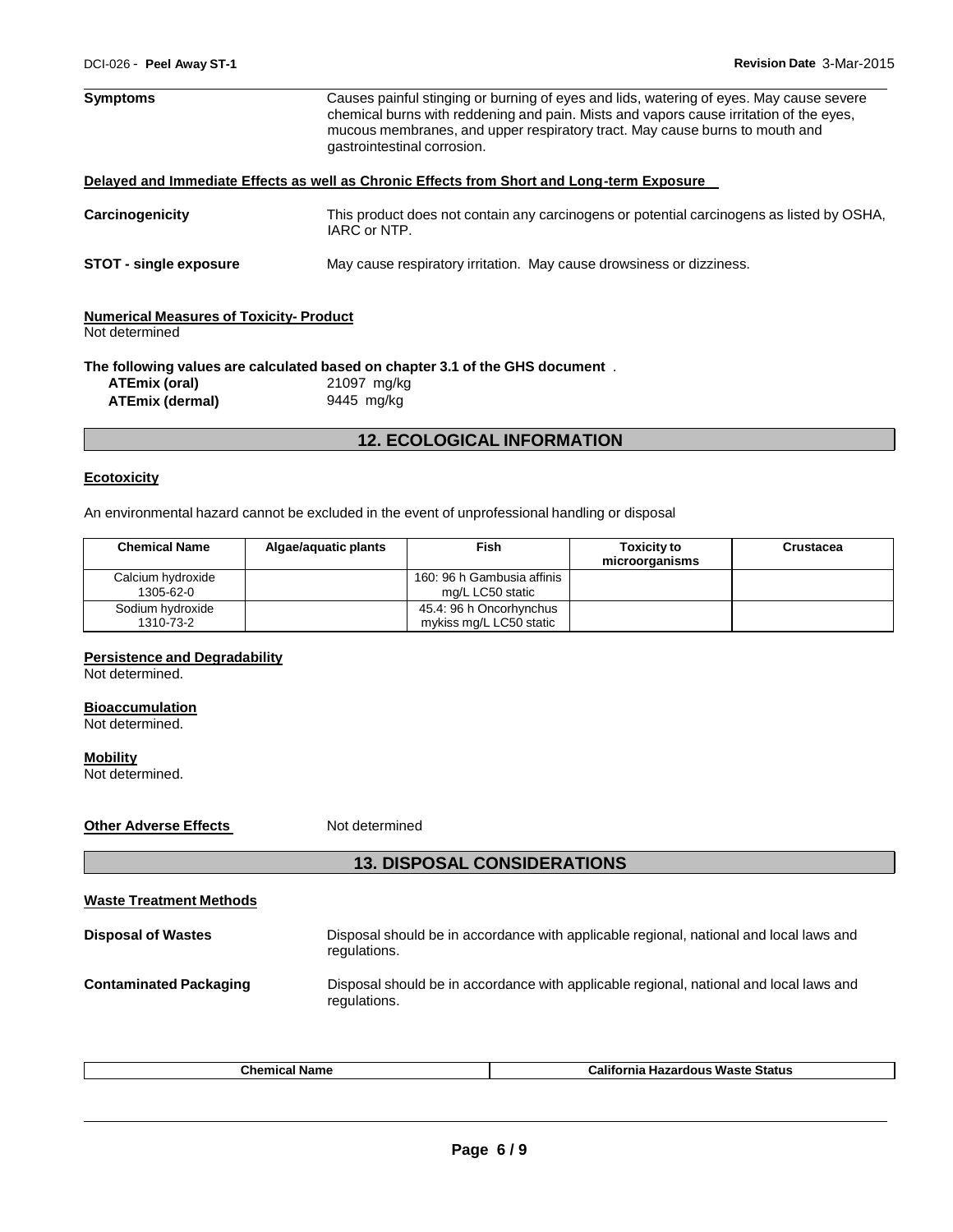### DCI-026 - **Peel Away ST-1 Revision Date** 3-Mar-2015

| Calcium hydroxide<br>1305-62-0 | Corrosive |
|--------------------------------|-----------|
| Sodium hydroxide               | Toxic     |
| 1310-73-2                      | Corrosive |

### **14. TRANSPORT INFORMATION**

**Note** Based on package size, product may be eligible for limited quantity exception

### **DOT**

| UN/ID No                    | <b>UN1823</b>                    |
|-----------------------------|----------------------------------|
| <b>Proper Shipping Name</b> | Sodium hydroxide, solid, mixture |
| <b>Hazard Class</b>         | 8                                |
| <b>Packing Group</b>        |                                  |

### **IATA**

| UN/ID No                    | UN1823                           |
|-----------------------------|----------------------------------|
| <b>Proper Shipping Name</b> | Sodium hydroxide, solid, mixture |
| <b>Hazard Class</b>         | 8                                |
| <b>Packing Group</b>        |                                  |

### **IMDG**

| UN/ID No                    | UN1823                           |
|-----------------------------|----------------------------------|
| <b>Proper Shipping Name</b> | Sodium hydroxide, solid, mixture |
| <b>Hazard Class</b>         | 8                                |
| <b>Packing Group</b>        |                                  |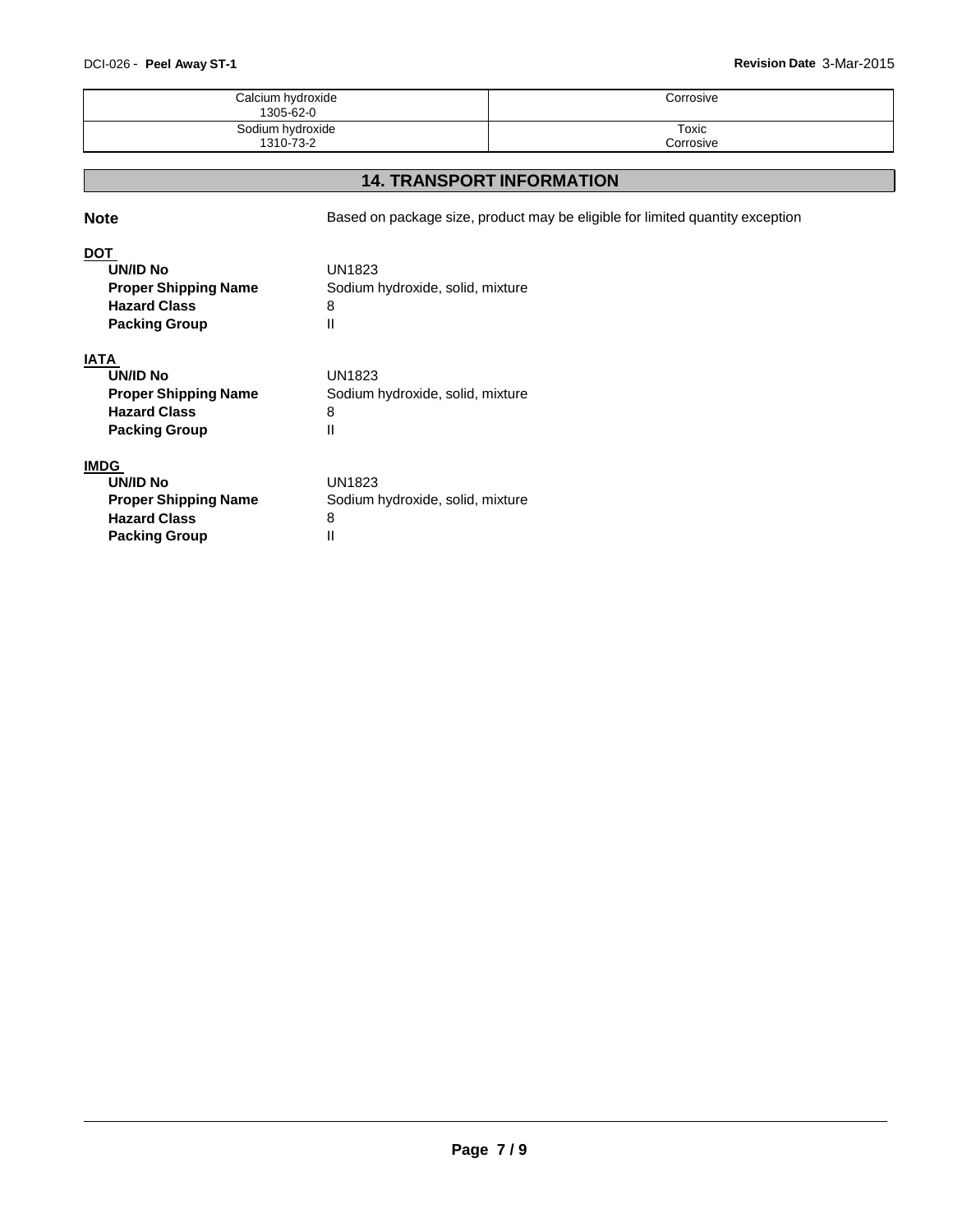### **15. REGULATORY INFORMATION**

#### **International Inventories**

**TSCA** Listed **Legend:** *TSCA - United States Toxic Substances Control Act Section 8(b) Inventory DSL/NDSL - Canadian Domestic Substances List/Non-Domestic Substances List EINECS/ELINCS - European Inventory of Existing Chemical Substances/European List of Notified Chemical Substances ENCS - Japan Existing and New Chemical Substances IECSC - China Inventory of Existing Chemical Substances KECL - Korean Existing and Evaluated Chemical Substances PICCS - Philippines Inventory of Chemicals and Chemical Substances* **US Federal Regulations** 

| SARA 311/312 Hazard Categories    |     |
|-----------------------------------|-----|
| Acute health hazard               | Yes |
| <b>Chronic Health Hazard</b>      | No  |
| <b>Fire hazard</b>                | No  |
| Sudden release of pressure hazard | No  |
| <b>Reactive Hazard</b>            | N٥  |

| <b>Chemical Name</b>          | <b>CWA - Reportable</b><br>Quantities | <b>CWA - Toxic Pollutants</b> | <b>CWA - Priority Pollutants</b> | <b>CWA - Hazardous</b><br><b>Substances</b> |
|-------------------------------|---------------------------------------|-------------------------------|----------------------------------|---------------------------------------------|
| Sodium hydroxide<br>1310-73-2 | 1000 lb                               |                               |                                  |                                             |
| <b>Chemical Name</b>          | <b>Hazardous Substances RQs</b>       |                               | <b>CERCLA/SARA RQ</b>            | <b>Reportable Quantity (RQ)</b>             |
| Sodium hydroxide<br>1310-73-2 | 1000 lb                               |                               |                                  | RQ 1000 lb final RQ<br>RQ 454 kg final RQ   |

#### **US State Regulations**

#### **U.S. State Right-to-Know Regulations**

| <b>Chemical Name</b>           | <b>New Jersey</b> | <b>Massachusetts</b> | Pennsylvania |
|--------------------------------|-------------------|----------------------|--------------|
| Calcium hydroxide<br>1305-62-0 |                   |                      |              |
| Sodium hydroxide<br>1310-73-2  |                   |                      |              |

#### **U.S. EPA Label Information**